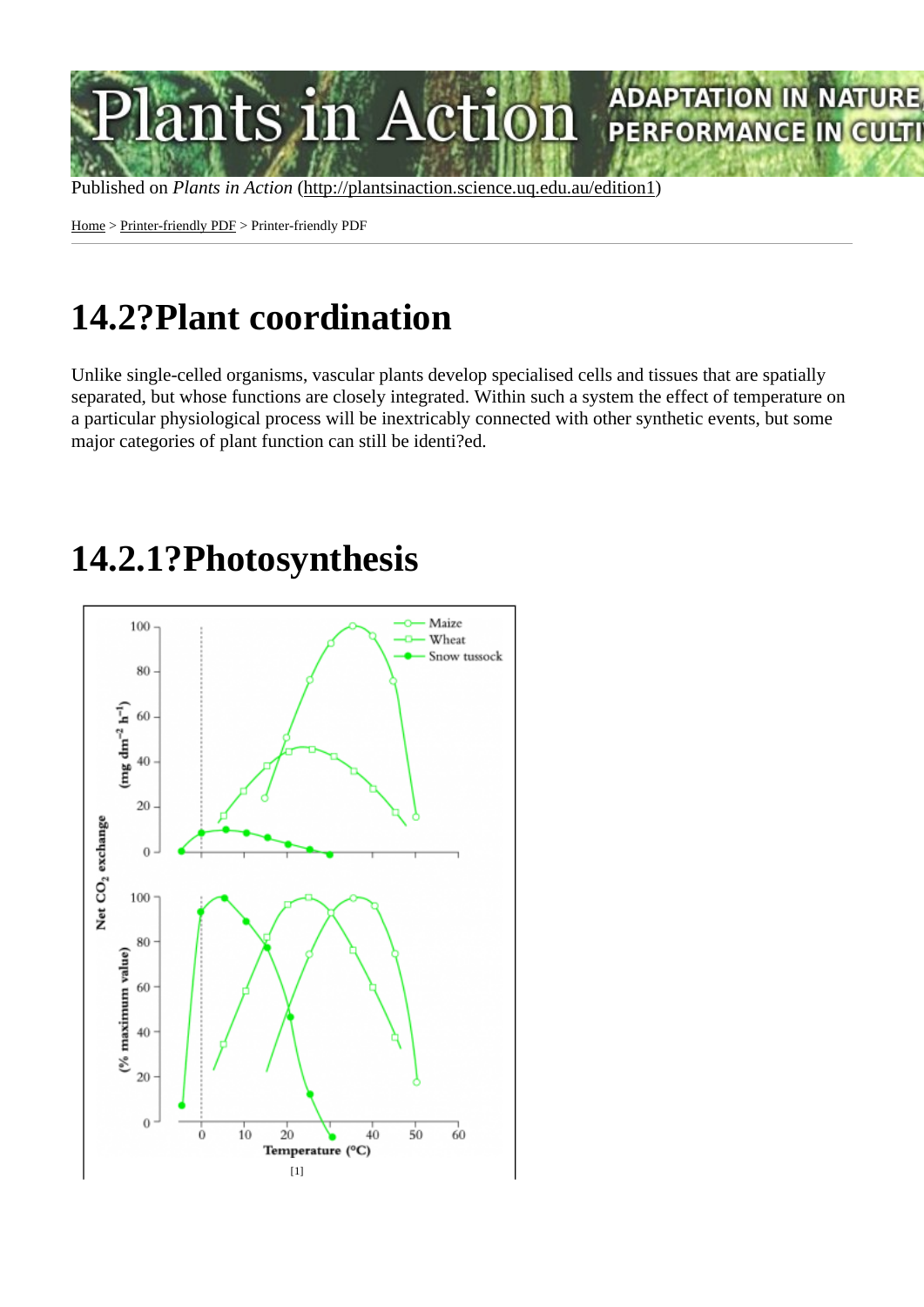Figure 14.8 Plant species show characteristic variation in the way photosynthetic tissue responds to temperature. Maize ( $\phi$ subtropical  $C_4$  species) has a high maximum rate of  $C_6$ assimilation with a high optimum temperature, while wheat (a temperate  $C_3$  species) has a lower maximum rate and a lower optimum temperature. (a) Absolute values; (b) shows those same data normalised to 100% at optimum temperature.

Alpine plants  $(C_3$  species) have an even lower optimum temperature and may show CO assimilation below  $0^{\circ}$ C, but their maximum rates of photosynthesis are often low compared with warmer climate species. (Based on Wardlaw 1979)

CO<sub>2</sub> assimilation underpins plant productivity and is therefore central to any analysis of the response of plants to a change in temperature. In photosynthetic terms, plants can be divided broadly into the groups discussed earlier.

Some G species such as snow tussocks have an optimum temperature for O 2 as low as 5°C, but it is important to note that absolute rates at this temperature may be relatively low (Figure 14.8). Most temperate grasses and cereals as well as many woody species have temperature optima in the range from 15°C to 25°C and within this range many  $\alpha$  show only small changes in  $\mathcal{L}O$ uptake. In contrast to temperate Species, CO assimilation by G species increases considerably with a rise in temperature from 15°C to 30°C and optimum temperatures may be greater than this (Figure 14.8). Rice, a subtropical Cspecies, has a higher temperature optimum for assimilation than temperate Cspecies. Under high light, Concies have a characteristically greater photosynthetic rate than the G species, but these differences disappear and may be reversed at low temperature. Growth temperatures may also influence the optimum temperature for net photosynthesis, which may therefore vary with season or location. However, modi?cations leading to an improvement in photosynthesis at high temperatures can result in decreased performance at low temperatures and vice versa.

A combination of at least two factors may be associated with the failure spation to respond more favourably to high temperature in terms of Cassimilation. One is the limit placed on photosynthesis by ambient CQ (Figure 14.9), and a second is the concurrent rise with increasing temperature of lightstimulated photorespiration, which is effectively absent from C 4 species. Increased atmospheric CO inhibits photo-respiration and results in a much greater uptake pfrO@sponse to increased temperature in C<sub>species</sub>.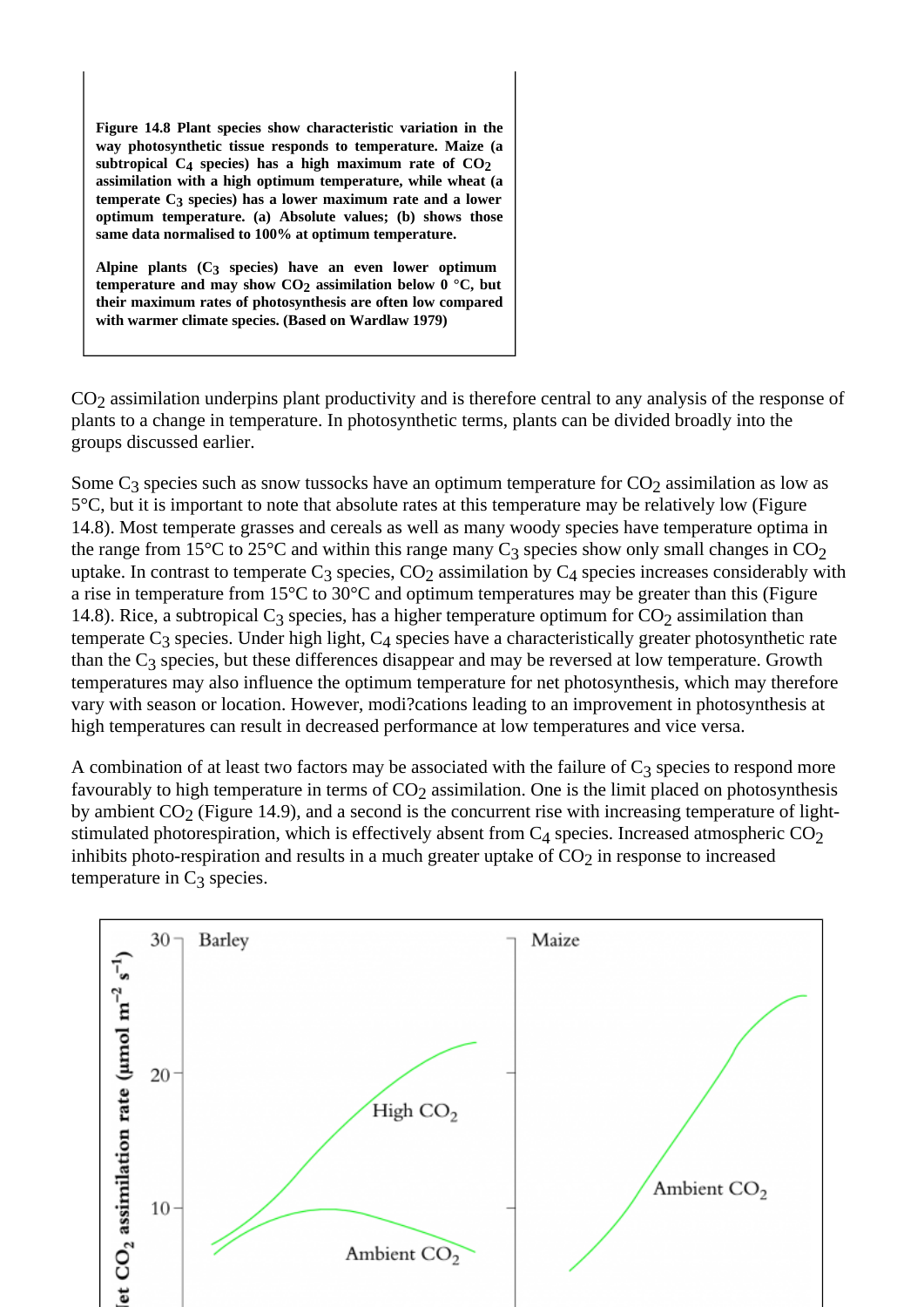**Figure 14.9 Maize (a subtropical C4 species) has a high optimum temperature (~30 °C) for CO2 assimilation, while barley (a temperate C3 species) has a lower, but less distinct optimum (~15 °C). Doubling CO2 has little effect on CO2 assimilation rate by maize (not shown here), but greatly increases the absolute rate and optimum temperature for barley by suppressing photorespiration. This O2-dependent loss of carbon increases with temperature and is largely responsible for the low optimum temperature of photosynthesis in many C3 species (Based on Labate** *et al.* **1990)**

While net photosynthesis is the resulting balance between gross photosynthesis and respiration, low or even negative net photosynthetic rates can have a signi?cant effect on productivity. An example of this would be photosynthesis by the green pod of many legumes where the net uptake of  $CO<sub>2</sub>$  is low because of a high rate of pod and seed respiration. A rise in temperature will result in greater respiratory losses from the pod and a reduction in net uptake of  $CO<sub>2</sub>$ , but this does not diminish the importance of pod photosynthesis.

Variation in stomatal resistance could be another factor associated with temperature effects on net assimilation of  $CO<sub>2</sub>$ . Adaptation to high temperature can be related to photosystem II electron transfer, the stability of chloroplast membrane-bound enzyme activities and the stability of the photosynthetic carbon metabolism enzymes that require light for activation. For example, enhanced assimilation of CO  $2$  by rice at high temperature, in comparison with the more temperate  $C_3$  species, is associated with a greater response of ribulose-1,5-bisphosphate carboxylase in rice to increasing temperature.

In chilling-sensitive species such as maize, sorghum and mung bean, chlorophyll formation and chlorophyll destruction both occur in light at low temperatures. However, once greening has occurred quite low temperatures (but not usually freezing) can be tolerated as long as these occur during darkness. Low-temperature tolerance is also associated with a high level of strategic enzymes such as Rubisco, protein stability and membrane lipid composition.

Consideration must also be given to possible indirect effects of temperature on photosynthesis. For example, a change in root growth due to a change in temperature could alter the supply of nutrients or growth regulators, such as cytokinins, to the shoots. It is common to ?nd a build up of non-structural carbohydrates in many parts of a plant under low-temperature conditions, a response indicating that growth is more sensitive to low temperature than photosynthesis. However, feedback inhibition of photosynthesis associated with this excess carbohydrate accumulation under low-temperature conditions occurs in a number of species. In summary, it is important to take into account the possibility of indirect effects of temperature on photosynthetic tissue when looking for genetic differences in photosynthetic responses to temperature.

### **14.2.2?Assimilate transport**

There are three components of nutrient and photosynthate transfer in plants that might respond to temperature in different ways: (1) transfer of metabolites across cell membranes, including the exchange between apoplasm (space external to cell membranes) and the symplasm (space contained by cell membranes); (2) cell to cell transfer (within the symplasm) via plasmodesmal connections, and (3) movement of metabolites over long distances through phloem sieve elements.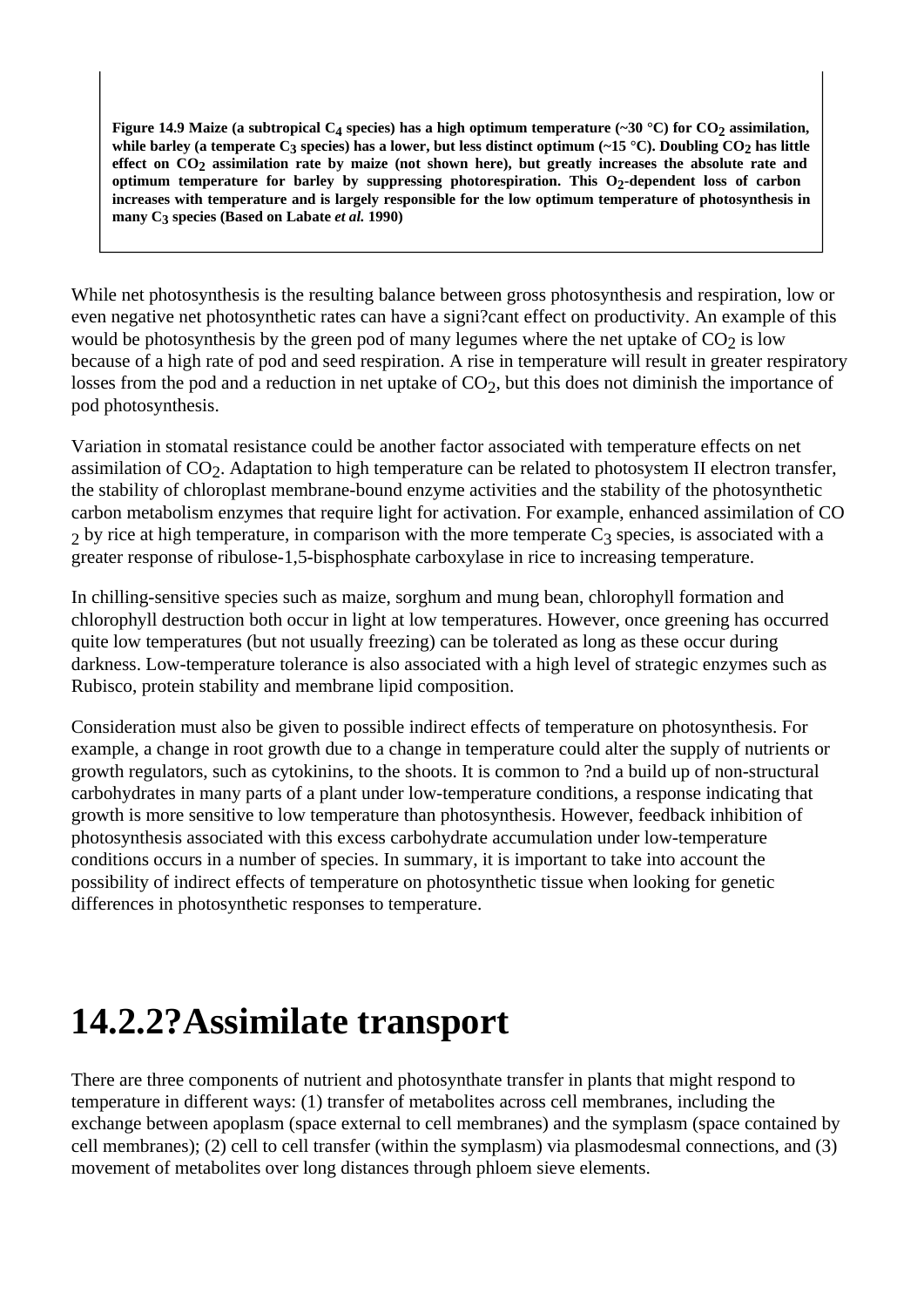Selective transfer of metabolites across a membrane against a concentration gradient is an energyrequiring step involving respiratory activity and membrane-bound ATPase (see Figure 1 in Case study 2.1). This metabolically active process is responsive to temperature. Membrane transfer is associated with many physiological functions including movement of metabolites and photoassimilate loading within source leaves, exchange with storage tissues along the path of transport and photoassimilate loading into sinks. The response of long-distance photoassimilate translocation to low temperature varies widely between species. In many temperate Gramineae (including wheat) a drop in temperature along the path of transport to 1°C has no measurable effect on the translocation of photosynthate, but at this temperature in chilling-sensitive species such as bean and sorghum there is a marked reduction in the translocation of photosynthate. In some chilling-tolerant species such as sugar beet, there is an initial rapid decline in translocation following application of low temperature along the path of transport, but this inhibition is transient in nature, with translocation returning to normal in a number of hours. In species that are more sensitive to chilling such as squash there is some adjustment to low temperature, resulting in partial recovery. Such adjust-ments vary between ecotypes within the one species, for example in Canada thistle where behaviour is related to altitude and thus temperature in natural surroundings (Figure 14.10). Lowering the temperature of the transport pathway also reduces the lateral transfer of carbon into adjacent tissues, or alternatively the remobilisation of stored carbohydrate back into the transport system. By contrast, translocation can be relatively insensitive to temperatures up to 40°C, but will be inhibited by prolonged periods of temperature >40°C. Prolonging a high-temperature treatment, unlike the low end of the scale, does not result in recovery; rather, blockage intensi?es.

[3]

[Figure 14.10 Effects of low temperature on translocation of photoassimilate through phloem has frequen](http://plantsinaction.science.uq.edu.au/edition1//?q=figure_view/700)tly been measured by changing pathway temperature between a source and a sink and following variation in the rate of movement of radioactively labelled photosynthate. (a) Translocation in some species such as wheat is especially tolerant of low temperature, but greatly reduced in others such as bean. Again, in other species such as Nymphoides and sugar beet there is an initial retardation of translocation immediately after a lowtemperature block is imposed, but translocation subsequently improves even though the low-temperature is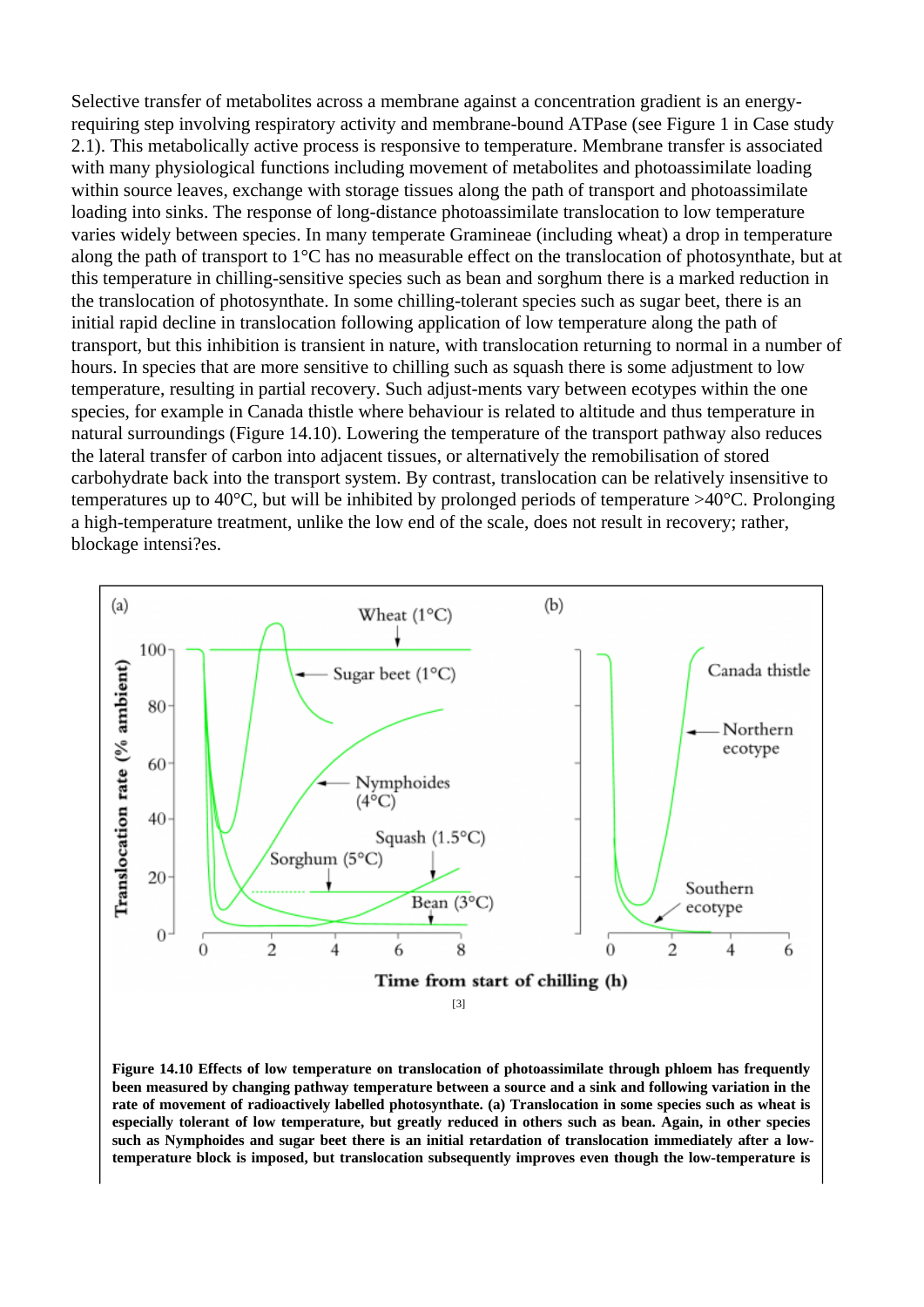**retained. (b) Canada thistle has both attributes with the northern (colder) ecotype showing rapid recovery of translocation at low temperature and the southern (warmer) ecotype showing very little recovery over the first 3 h (Based on Wardlaw 1979)**

The exact nature of the inhibition of long-distance transport at temperature extremes is still uncertain. Inhibition appears not to be energy related in a metabolic sense, but low-temperature effects may be due to a displacement of proteinacious material. This would lead to transient responses that reverse in time. More sustained responses under either low- or high-temperature treatments are likely to be due to a build up of callose (a ?-1,3 glucan) in sieve-plate pores.

 Whether reduced translocation is the cause of poor growth at extreme temperatures is often dif?cult to assess. This is partly because of the transient nature of the temperature response in many species and partly because the response of the transport system to temperature has been examined in isolation from other processes. In sorghum, where temperatures below 20°C effectively reduce translocation, this reduction is minor in comparison with the direct effect of the same temperature on growth. Current ?ndings suggest that long-distance transport in the phloem does not have a direct role in regulating whole-plant responses to temperature.

## **14.2.3?Water and nutrient uptake by roots**

Temperature can influence water movement through plants in a number of ways. Major control relates to stomatal conduc-tance and transpirational demand for water, but temperature can also modify hydraulic conductance in the soil–plant–atmosphere continuum. Changes to root cortical tissue, endodermis and xylem elements of the central stele all contribute. Low temperature can reduce root permeability to water, effectly droughting shoots and causing leaves to wilt. Over time, water movement through roots may recover enough to restore shoot water relations even though the low temperature is maintained.

Although the initial movement of nutrients from the soil to the cortical tissue of the root involves water flow and diffusion the uptake and transfer of nutrients through the stele into the xylem is an active process and therefore temperature sensitive. Increasing root temperature favours nutrient uptake and shoot growth in a wide range of species.

## **14.2.4?Growth and development**

The response of both vegetative and reproductive growth to a temperature change is often associated directly with the response of a growing organ to that change. This conclusion is reached by comparing whole-plant responses to temperature with the response obtained when temperature changes are restricted to just part of the plant, or by measuring the growth response of isolated parts to temperature change. The optimum temperature for leaf growth in intact maize plants is about 33°C and this is also true when the variation in temperature is restricted to the meristematic regions of the leaf. However, detached growing organs do not always show an identical response to temperature as the same organs still attached to the plant.

Growth response to temperature may be controlled by enzyme activity and there are examples where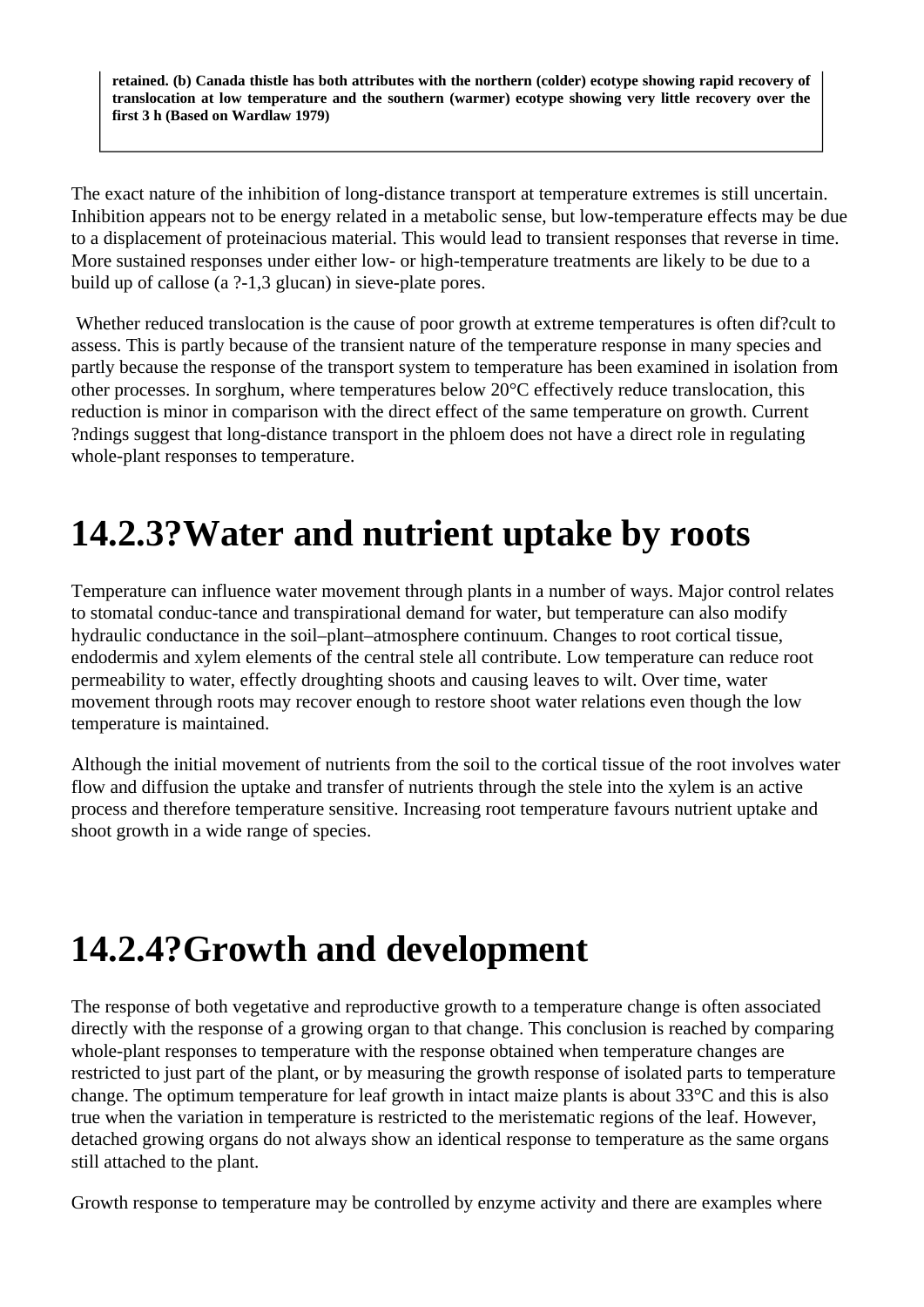speci?c enzymes associated with sugar metabolism or starch synthesis have been linked directly with growth of both vegetative and reproductive tissues. Temperature effects on expansion growth may also be regulated by cell wall properties and any control mechanism is likely to involve a number of interacting factors.

Temperature effects on growth can be viewed in terms of *inates* duration of growth where individual components have different temperature optima (Figure 14.11). As temperature increases within a plant's dynamic range, duration of growth decreases but rate of growth increases. As a consequence, organ size at maturity may change very little in response to temperature despite variation in growth rate. As temperatures are raised further, an increased rate of growth is no longer able to compensate for a reduction in duration, and the ?nal mass (or volume) of a given organ at maturity is reduced. This response can be seen in a range of tissues including leaves, stems and fruits (and seeds). A smaller organ size at maturity due to high temperature is associated with smaller cells rather than a change in cell number. This implies that cell enlargement is more sensitive to temperature than is cell division (Section 6.2.2).

[4]

[Figure 14.11 Temperature effects on growth can be viewed in relation to either rate of organ production](http://plantsinaction.science.uq.edu.au/edition1//?q=figure_view/705) or the final size attained. Size results from both rate and duration of growth, and there are many examples where organ size is reduced at high temperature because rate of growth cannot compensate for a reduced duration of growth. This is illustrated for wheat (a temperate cereal) and rice (a subtropical cereal). At low temperature wheat has a much larger grain than rice, but rice has a much more stable grain size than wheat in relation to temperature and at 30°C grain size in the two species is very similar. (Based on Tashiro and Wardlaw 1989)

#### 14.2.5?Plant form